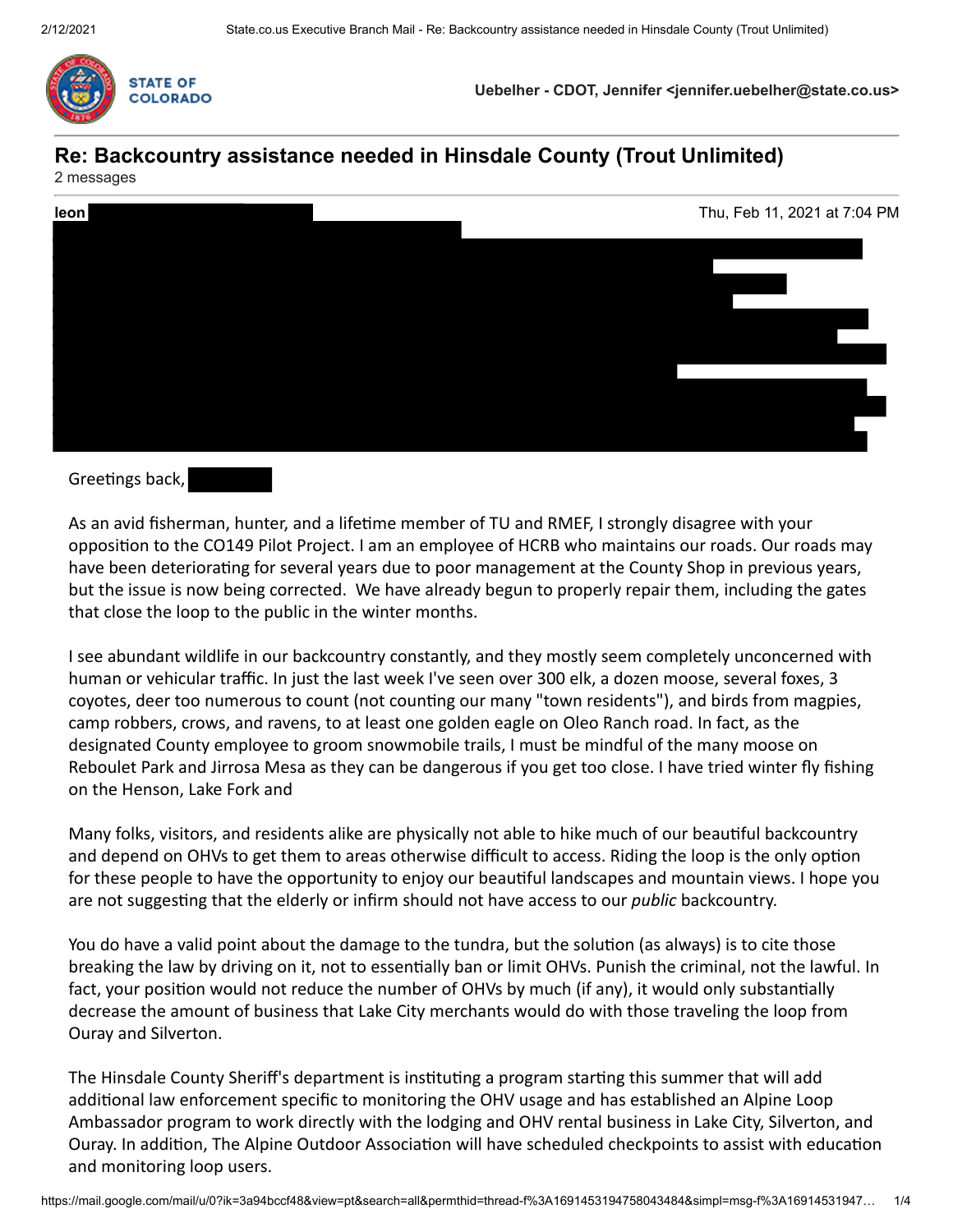I do want to thank you for providing the contact e-mails though, I truly appreciate it I will contact them expressing my *SUPPORT* for CO 149.

Gratefully,



#### **From:**

**Sent:** Wednesday, February 10, 2021 7:54 PM

**To:** Peter

**Subject:** Backcountry assistance needed in Hinsdale County (Trout Unlimited)

Greetings,

I am writing to ask you for help with a letter-writing campaign that serves to protect my Town, County and backcountry wilderness areas. The goal is to terminate the *CO149 Pilot Project* that allows *Off-Highway Vehicles (OHVs)* to operate on the only State Highway that bisects the Town of Lake City and Hinsdale County.

If this project is not killed, Colorado will see OHVs allowed on other State Highways throughout the State. Highway access grants OHVs greater access to backcountry wilderness areas that need protection from overuse and damage by all mechanized vehicles.

The Colorado Transportation Commission will decide on the future of the CO149 Pilot Project next Wednesday, **February 17th**, at their monthly meeting. **Emails of opposition must be sent prior to Monday (see below for names and email addresses).**

The *CO149 Pilot Project* allows OHVs to "connect the loop" between County Road 20 and County Road 30, thus gaining greater access to backcountry wilderness areas. According to the BLM, traffic on the Alpine Loop nearly doubled during the 2020 tourist season. These backcountry wilderness areas cannot sustain the increased growth of mechanized tourism witnessed last year.

The Alpine Loop and connecting backcountry areas were severely impacted by increased OHV traffic that damaged fragile alpine tundra, destroyed roads and trails, and pushed herd animals such as deer and elk away from their feeding and breeding grounds.

Increased OHV traffic on the Alpine Loop resulted in *overuse* of parking areas and campgrounds; *increased* human waste and trash along the Alpine Loop and backcountry trails; *damage* to disbursed camping areas; *overuse* of backcountry toilet facilities; increased engine noise adversely impacted any chance of enjoying a quiet day in the wilderness; the wildflowers at *American Basin* suffered extreme damage.

The CO149 Pilot Project increased OHV traffic in Lake City and Hinsdale County. We can no longer sit on our porch and enjoy a cup of coffee in the morning or a glass of wine at night. OHV operators explore our streets and alleyways throughout the day and night; they park their trailers and trucks in front of our homes; they create dust and noise that destroy the once-peaceful atmosphere of my mountain community; there is a sense of lawlessness due to the lack of law enforcement.

Local elected officials are willing to sacrifice my Town, County and backcountry wildness areas for the perceived (and unproven) financial benefit of increased OHV tourism. This type of mechanized tourism is not sustainable for our community, and the perceived tax revenue will not preserve or protect surrounding wilderness areas.

OHVs are documented as "unsafe" when allowed to operate on paved roads, hard-packed surfaces and highway environments; they are not crash-test certified; they are prone to roll-over and loss-of-control accidents; they do not have highway certified headlights or signaling devices; they endanger public safety and destroy wilderness areas.

OHVs are a threat to public safety when allowed to operate on our State Highways. Documented proof and industry recommendations may be found at one of the following links:

#### [Off-Highway Vehicles on Roads](https://urldefense.com/v3/__https://na01.safelinks.protection.outlook.com/?url=https*3A*2F*2Fconsumerfed.org*2Foff-highway-vehicle-safety*2Foff-highway-vehicles-on-roads*2F&data=04*7C01*7C*7Cd874b6872cea4d5d293808d8ce3866af*7C84df9e7fe9f640afb435aaaaaaaaaaaa*7C1*7C0*7C637486088917134047*7CUnknown*7CTWFpbGZsb3d8eyJWIjoiMC4wLjAwMDAiLCJQIjoiV2luMzIiLCJBTiI6Ik1haWwiLCJXVCI6Mn0*3D*7C1000&sdata=FPaGyGJ8N2j5GsvYpzRO8q4jLLIFZ*2BLX8Tmaun5zmqc*3D&reserved=0__;JSUlJSUlJSUlJSUlJSUlJSUlJQ!!PUG2raq7KiCZwBk!KeGzaJMA4saYO38U6ZY6oKPE95DoMdV9bY_1FOV4rvwV59KzOSu_TenD9SFuKmeglJVNO-YyZw$)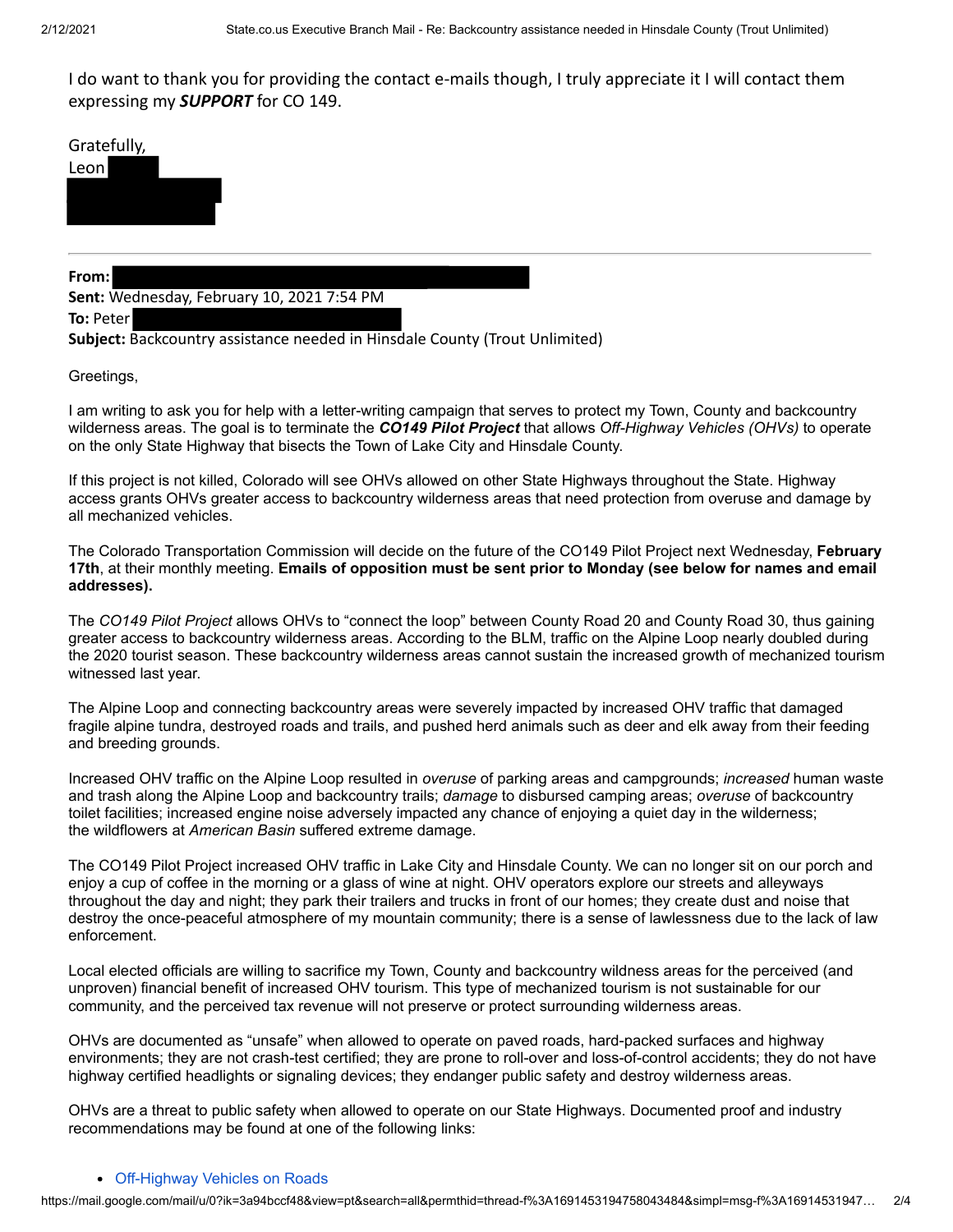- [2020 Analysis of OHV Recalls: Increasing Number of OHVs Pulled from Market due to Safety Concerns](https://urldefense.com/v3/__https://na01.safelinks.protection.outlook.com/?url=https*3A*2F*2Fconsumerfed.org*2Frecall_blog_2020*2F&data=04*7C01*7C*7Cd874b6872cea4d5d293808d8ce3866af*7C84df9e7fe9f640afb435aaaaaaaaaaaa*7C1*7C0*7C637486088917144004*7CUnknown*7CTWFpbGZsb3d8eyJWIjoiMC4wLjAwMDAiLCJQIjoiV2luMzIiLCJBTiI6Ik1haWwiLCJXVCI6Mn0*3D*7C1000&sdata=n15sKdJVAoT5o3lQy9oKzcyBZnwNH1raOn*2BA7f6WCLs*3D&reserved=0__;JSUlJSUlJSUlJSUlJSUlJSUl!!PUG2raq7KiCZwBk!KeGzaJMA4saYO38U6ZY6oKPE95DoMdV9bY_1FOV4rvwV59KzOSu_TenD9SFuKmeglJV_XHotTQ$)
- [Off-Highway Vehicle Safety and Fatality Data](https://urldefense.com/v3/__https://na01.safelinks.protection.outlook.com/?url=https*3A*2F*2Fconsumerfed.org*2Foff-highway-vehicle-safety*2F&data=04*7C01*7C*7Cd874b6872cea4d5d293808d8ce3866af*7C84df9e7fe9f640afb435aaaaaaaaaaaa*7C1*7C0*7C637486088917144004*7CUnknown*7CTWFpbGZsb3d8eyJWIjoiMC4wLjAwMDAiLCJQIjoiV2luMzIiLCJBTiI6Ik1haWwiLCJXVCI6Mn0*3D*7C1000&sdata=QTF3skfd8CJN*2Buadl0M84E11e3U9W3OQ2F9m79SLNMg*3D&reserved=0__;JSUlJSUlJSUlJSUlJSUlJSUl!!PUG2raq7KiCZwBk!KeGzaJMA4saYO38U6ZY6oKPE95DoMdV9bY_1FOV4rvwV59KzOSu_TenD9SFuKmeglJWUbo39cw$)
- [Off-Highway Vehicle Fatality Data](https://urldefense.com/v3/__https://na01.safelinks.protection.outlook.com/?url=https*3A*2F*2Fconsumerfed.org*2Foff-highway-vehicle-safety*2Foff-highway-vehicle-fatality-data*2F&data=04*7C01*7C*7Cd874b6872cea4d5d293808d8ce3866af*7C84df9e7fe9f640afb435aaaaaaaaaaaa*7C1*7C0*7C637486088917153959*7CUnknown*7CTWFpbGZsb3d8eyJWIjoiMC4wLjAwMDAiLCJQIjoiV2luMzIiLCJBTiI6Ik1haWwiLCJXVCI6Mn0*3D*7C1000&sdata=EeMDbX6EUAr15H75v001rtG4DlQOrRta7WuPJLVbFqI*3D&reserved=0__;JSUlJSUlJSUlJSUlJSUlJSUl!!PUG2raq7KiCZwBk!KeGzaJMA4saYO38U6ZY6oKPE95DoMdV9bY_1FOV4rvwV59KzOSu_TenD9SFuKmeglJV5wflAEQ$)
- [2020 Report of Deaths and Injuries Involving Off-Highway Vehicles with More than Two Wheels](https://urldefense.com/v3/__https://na01.safelinks.protection.outlook.com/?url=https*3A*2F*2Fwww.cpsc.gov*2Fs3fs-public*2F2020-Report-of-Deathsand-Injuries-Invovling-Off-HighwayVehicles.pdf*3FczH_I.104OtVwPty_gQLdzWIp1SK5lSn&data=04*7C01*7C*7Cd874b6872cea4d5d293808d8ce3866af*7C84df9e7fe9f640afb435aaaaaaaaaaaa*7C1*7C0*7C637486088917153959*7CUnknown*7CTWFpbGZsb3d8eyJWIjoiMC4wLjAwMDAiLCJQIjoiV2luMzIiLCJBTiI6Ik1haWwiLCJXVCI6Mn0*3D*7C1000&sdata=gWJh7b1pasfQezn1qcanPchyWJhwXwEvi6WFm2MSUPo*3D&reserved=0__;JSUlJSUlJSUlJSUlJSUlJSUl!!PUG2raq7KiCZwBk!KeGzaJMA4saYO38U6ZY6oKPE95DoMdV9bY_1FOV4rvwV59KzOSu_TenD9SFuKmeglJUq4xclEw$)
- [Recreational Off-Highway Vehicle Association position papers](https://urldefense.com/v3/__https://na01.safelinks.protection.outlook.com/?url=https*3A*2F*2Frohva.org*2Fposition-papers-comments*2F&data=04*7C01*7C*7Cd874b6872cea4d5d293808d8ce3866af*7C84df9e7fe9f640afb435aaaaaaaaaaaa*7C1*7C0*7C637486088917153959*7CUnknown*7CTWFpbGZsb3d8eyJWIjoiMC4wLjAwMDAiLCJQIjoiV2luMzIiLCJBTiI6Ik1haWwiLCJXVCI6Mn0*3D*7C1000&sdata=ONSEirfDs8UGaxzJw7uCB3cEv2FKMN2xmbq2BqVPqwE*3D&reserved=0__;JSUlJSUlJSUlJSUlJSUlJSU!!PUG2raq7KiCZwBk!KeGzaJMA4saYO38U6ZY6oKPE95DoMdV9bY_1FOV4rvwV59KzOSu_TenD9SFuKmeglJWAE5KQAQ$)
- [ATV Safety Institute resources](https://urldefense.com/v3/__https://na01.safelinks.protection.outlook.com/?url=https*3A*2F*2Fsvia.org*2Fatv-resources*2F&data=04*7C01*7C*7Cd874b6872cea4d5d293808d8ce3866af*7C84df9e7fe9f640afb435aaaaaaaaaaaa*7C1*7C0*7C637486088917163918*7CUnknown*7CTWFpbGZsb3d8eyJWIjoiMC4wLjAwMDAiLCJQIjoiV2luMzIiLCJBTiI6Ik1haWwiLCJXVCI6Mn0*3D*7C1000&sdata=T1wEc47EymjJZwnX6O1awgMDcijIx*2Fh0suJoE1IeIkM*3D&reserved=0__;JSUlJSUlJSUlJSUlJSUlJSUl!!PUG2raq7KiCZwBk!KeGzaJMA4saYO38U6ZY6oKPE95DoMdV9bY_1FOV4rvwV59KzOSu_TenD9SFuKmeglJX7skhAxA$)

I am asking you to write a short email to the Colorado Transportation Commission and Staff. A simple letter stating your opposition to the CO149 Pilot Project or request the Transportation Commission to vote "NO" on renewing the CO149 Pilot Project will suffice. If you want extra-credit, dig into the safety data listed above, incorporate quotes and statistics, or write to my County Commissioners and Town Trustees (see below).

This is a "safety" issue that also impacts backcountry wilderness areas in three adjoining counties. Our streams are filled with world-class trout. Moose, deer, elk, beaver, fox, coyotes, marmots and other mammals live in these mountains. Bald and Golden Eagles, hummingbirds and songbirds are regular sights. Entire ecosystems are threatened by increased OHV tourism associated with the CO149 Pilot Project.

Please email the following with your opposition of the CO149 Pilot Project:

#### **Transportation Commission:**

Eula Adams <[dot\\_transp\\_comm@state.co.us](mailto:dot_transp_comm@state.co.us)> Gary Beedy <[dot\\_transp\\_comm@state.co.us>](mailto:dot_transp_comm@state.co.us) Kathleen Bracke <[kbrackeTCdistrict5@gmail.com>](mailto:kbrackeTCdistrict5@gmail.com) Shannon Gifford [<Commissioner.Gifford@state.co.us>](mailto:Commissioner.Gifford@state.co.us) Kathy Hall [<Commissioner.Hall@state.co.us](mailto:Commissioner.Hall@state.co.us)> Don Stanton [<dot\\_transp\\_comm@state.co.us>](mailto:dot_transp_comm@state.co.us) Karen Stuart [<Commissioner.Stuart@state.co.us>](mailto:Commissioner.Stuart@state.co.us) Bill Thiebaut <[Commissioner.Thiebaut@state.co.us](mailto:Commissioner.Thiebaut@state.co.us)> Barbara Vasquez <[vasqueztcdistrict6@gmail.com](mailto:vasqueztcdistrict6@gmail.com)> Sidny Zink <[Commissioner.Zink@state.co.us](mailto:Commissioner.Zink@state.co.us)>

# **Transportation Commission Staff:**

Herman Stockinger [<herman.stockinger@state.co.us](mailto:herman.stockinger@state.co.us)> Jennifer Uebelher [<jennifer.uebelher@state.co.us](mailto:jennifer.uebelher@state.co.us)>

# **Extra credit (Hinsdale County Commissioners):**

Kristine (Kristie) Marie Borchers <[district2@hinsdalecountycolorado.us>](mailto:district2@hinsdalecountycolorado.us) Robert R. Hurd <[district3@hinsdalecountycolorado.us>](mailto:district3@hinsdalecountycolorado.us) Greg Allan Levine [<district1@hinsdalecountycolorado.us](mailto:district1@hinsdalecountycolorado.us)> Hinsdale County Administrator <[administrator@hinsdalecountycolorado.us>](mailto:administrator@hinsdalecountycolorado.us)

# **Extra extra credit (Town Trustees):**

Mayor Bruce Vierheller [<brucevierheller@townoflakecity.co>](mailto:brucevierheller@townoflakecity.co) Mayor Pro-Tem Jud B. Hollingsworth [<judhollingsworth@townoflakecity.co>](mailto:judhollingsworth@townoflakecity.co) Michelle Lynn Martin [<michellemartin@townoflakecity.co>](mailto:michellemartin@townoflakecity.co) David (Dave) Gregory Roberts <[daveroberts@townoflakecity.co>](mailto:daveroberts@townoflakecity.co) Douglas (Doug) Richard Hamel <[doughamel@townoflakecity.co](mailto:doughamel@townoflakecity.co)> Jesse Allen Kendall <[jessekendall@townoflakecity.co](mailto:jessekendall@townoflakecity.co)> Linda K. Payne" <[lindapayne@townoflakecity.co](mailto:lindapayne@townoflakecity.co)> Town Manager Caroline Mitchell [<carolinemitchell@townoflakecity.co>](mailto:carolinemitchell@townoflakecity.co) Town Clerk Jennifer Louise Rightsell <[jenniferrightsell@townoflakecity.co](mailto:jenniferrightsell@townoflakecity.co)>

DISCLAIMER: I am writing this email as an individual member of TU. My request for help does not come from any TU official or group entity – I just need help from you as an individual to help protect my Town, County and backcountry wilderness areas that are known for world class fly fishing.

Thank you,